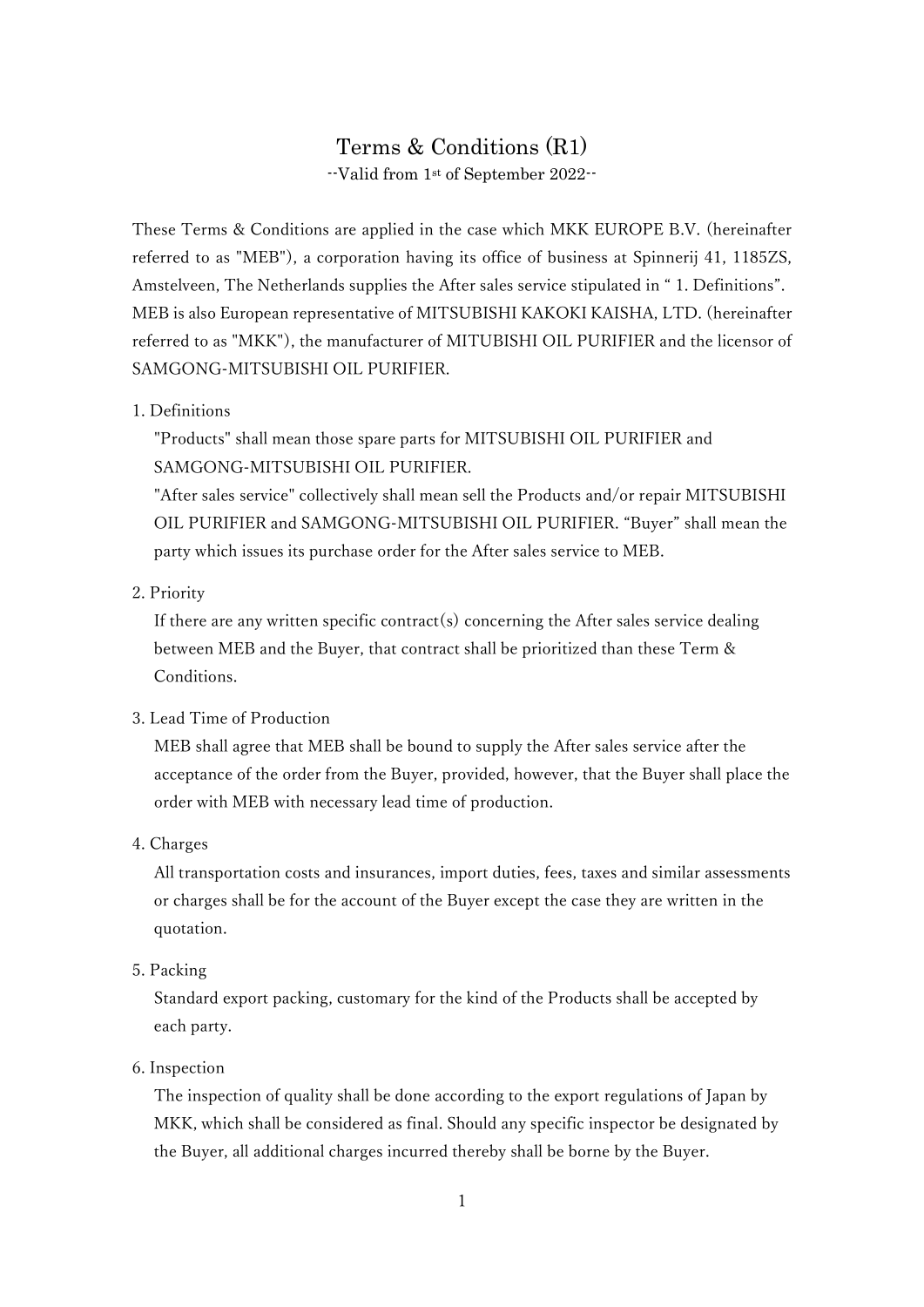7. Risk and Proprietary rights

The risk and proprietary rights of the Products purchased by the Buyer shall, in principle, transfer to the Buyer from MEB at the time when such Products are delivered to the place decided upon by mutual consent of the parties hereto. However, MEB shall reserves the proprietary rights until the full payment for the Products is made hereunder.

## 8. Payment

- 1)Each payment shall be made by the Buyer in favor of MEB within thirty (30) days of the issuing date of the invoice from MEB.
- 2)Payment shall be taken place without any settlement, deduction or withholding. In case the full amount of any invoice issued by MEB under this Terms & Conditions is not paid by the Buyer when due, any unpaid amount shall bear interest from the due date until paid in full, at an interest of eight (8) % a year.
- 9. Cancellation

MEB shall deal with cancellation due to the Buyer's convenience under the following conditions.

- a) Cancellation fee for the Products shall be ten (10) % of the list price, but the maximum fee shall be fifty-thousands (50,000) JPY, provided that, the Buyer shall be responsible for settling any irrevocable costs already incurred at the time of cancellation such as but not limited repair parts, repair work personnel expenses, travel and accommodation expenses.
- b) MEB shall accept cancellation for the Products in the case that is within two (2) weeks after the shipment without cancellation fee.
- c) Cancellation for the Products shall not be allowed if two (2) months passed after the shipment.
- d) In the case of non-standard parts, MEB would not be able to accept cancelation whenever. In other words, cancellation fee for non-standard parts will be 100% of the actual price.
- e) Special cases like reserved spare parts will be adopted article 10.

10. Reservation for spare parts

- a) The customers can ask for MEB to reserve parts for only firm orders. ("Inquiry / Confirmation" cannot be reserved)
- b) MEB will reserve those parts for one month at longest from the date when the customers requested (ordered) to MEB about "Reserve", that date should be the countdown starting date.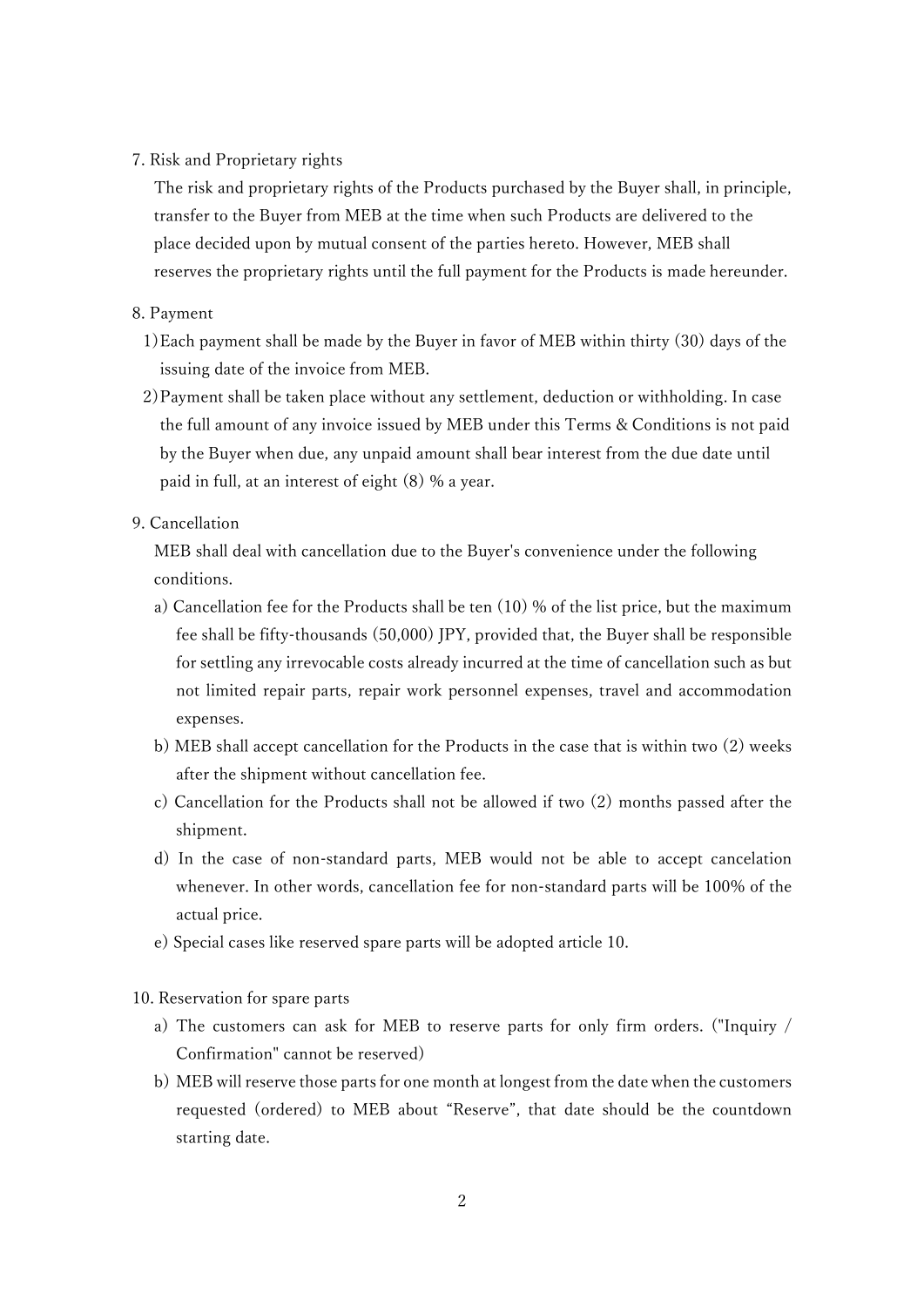However, the countdown starting date for non-standard parts should be the date when MEB declared completing the preparation to ship them.

(For any out-of-stock parts, too)

- c) In the case that the desired delivery date will be changed, the customers should inform MEB about that before the scheduled delivery date coming and could extend the Reserve period up to one month ahead, if necessary, again.
- d) Orders that have passed 6 months from the countdown starting date will be canceled by MEB once for Quality Control reasons, and the parts will be unpacked and returned to the shelves.

At this case, any cancelation fee will not occur.

However, in the case of non-standard parts, MEB would not be able to accept cancelation whenever.

In addition, about Non-standard parts, after 6 months of the countdown starting date, MEB should dispose them due to Quality Control reasons.

- e) Canceled orders (except non-standard parts) by the above can be revived at any time (as new orders) by issuing new order numbers.
- 11. Obligations of the Buyer
	- 1)The Buyer warrants that the service engineer(s) dispatched from MEB will be enabled to commence and effect repair work outside the service engineer(s)'s works immediately upon arrival of the Products or the service engineer(s) and without interruption or hindrance. For this purpose, the Buyer shall, before the arrival of the Products or the service engineer(s), make all the arrangements necessary -whether or not expressly agreed upon- to ensure that the work can commence at the agreed date and can be carried out without interruption or hindrance.
- 2)Technical, Safety and Storage Assistance
	- a) In case the repair work takes place at the premises of the Buyer, the Buyer shall take all measures prescribed by law and any other reasonable measures necessary for the prevention of accidents at the premises of the Buyer. The Buyer shall inform MEB at least seven (7) days before commencement of any work in writing of the valid safety precautions and shall ensure that own personnel responsible for safety matters is present during the times that repair work is to take place. MEB shall be entitled to refuse or suspend repair work if the safety of own service engineer(s) is not sufficiently guaranteed.
	- b) The Buyer shall, at no charge, provide MEB with all assistance MEB reasonably requires, such as –but not limited personnel, the necessary devices, implements and auxiliary means, in particular the tools for the assistant personnel and hoisting gear of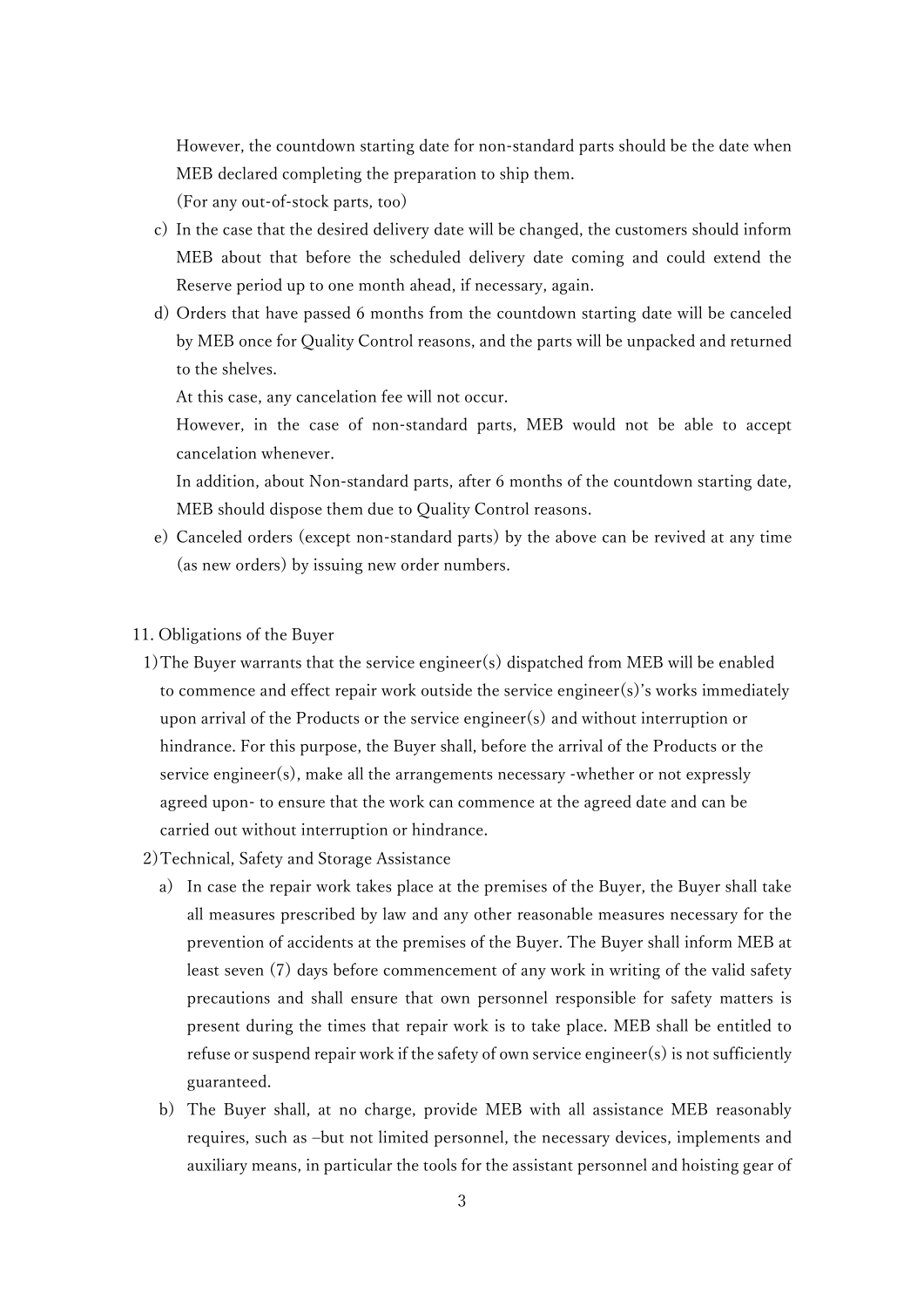sufficient capacity (including operating staff), scaffolding etc., as well as cleaning, packing and lubricant materials. Furthermore, the Buyer shall supply heating, lighting, water and electricity and their connections in sufficient capacity and quantity as well as welding gas and other working requirements in so far as these are not to be provided by MEB under the terms of the Agreement. The equipment made available by the Buyer shall be safe and in perfect condition.

c) The Buyer shall at all times bear responsibility for the storage of all Products delivered, including spare parts and other materials, at least in a dry, closed and lockable room on the site or in its near vicinity, in accordance with normal practice and/or the instructions issued by MKK/MEB. Prior to the commencement of work or installation of these products, they shall be checked by the Buyer, in order to make sure that these products are complete and undamaged. These products lost or damaged during storage shall be replaced or repaired at the expense of the Buyer.

12. Guarantee

- 1) The Buyer shall make all complain to MEB, except for latent defects, regarding the Products in writing as soon as reasonably practicable after arrival of the Products at their final destination and unpacking and inspection thereof, whether by the Buyer or the Buyer's customer(s).
- 2) MEB shall be responsible for latent defects of the Products at any time up to six (6) months after the delivery of the Products. Provided that latent defects shall be one which could not have been discovered notwithstanding inspection and acceptance of the Products by the Buyer or the Buyer's customer(s), and a notice of complain shall be made as soon as practicable after discovery of such latent defects.
- 3) In case the Buyer fails to notify MEB of above-mentioned notice within ten (10) days after discovery of such complains or defects, the Buyer shall be deemed to have waived any claim regarding the Products.
- 4) The above-mentioned warranty shall apply only when the said machine and equipment were used with general attention, not to mention when the installation and operation of the machine and equipment are conducted in accordance with the installation manual and operation manual submitted by MKK/MEB. Moreover, above-mentioned warranty is based on the premise that the user of said machine and equipment has a usually considered common sense when using the machine and equipment.
- 5) MEB shall not be liable for:
	- a) damages such as aging, corrosion, erosion, rust, wear;
	- b) damages caused by incorrect use and maintenance of the Products due to nonadherence to MKK/MEB's instructions;
	- c) any consequential damages and losses;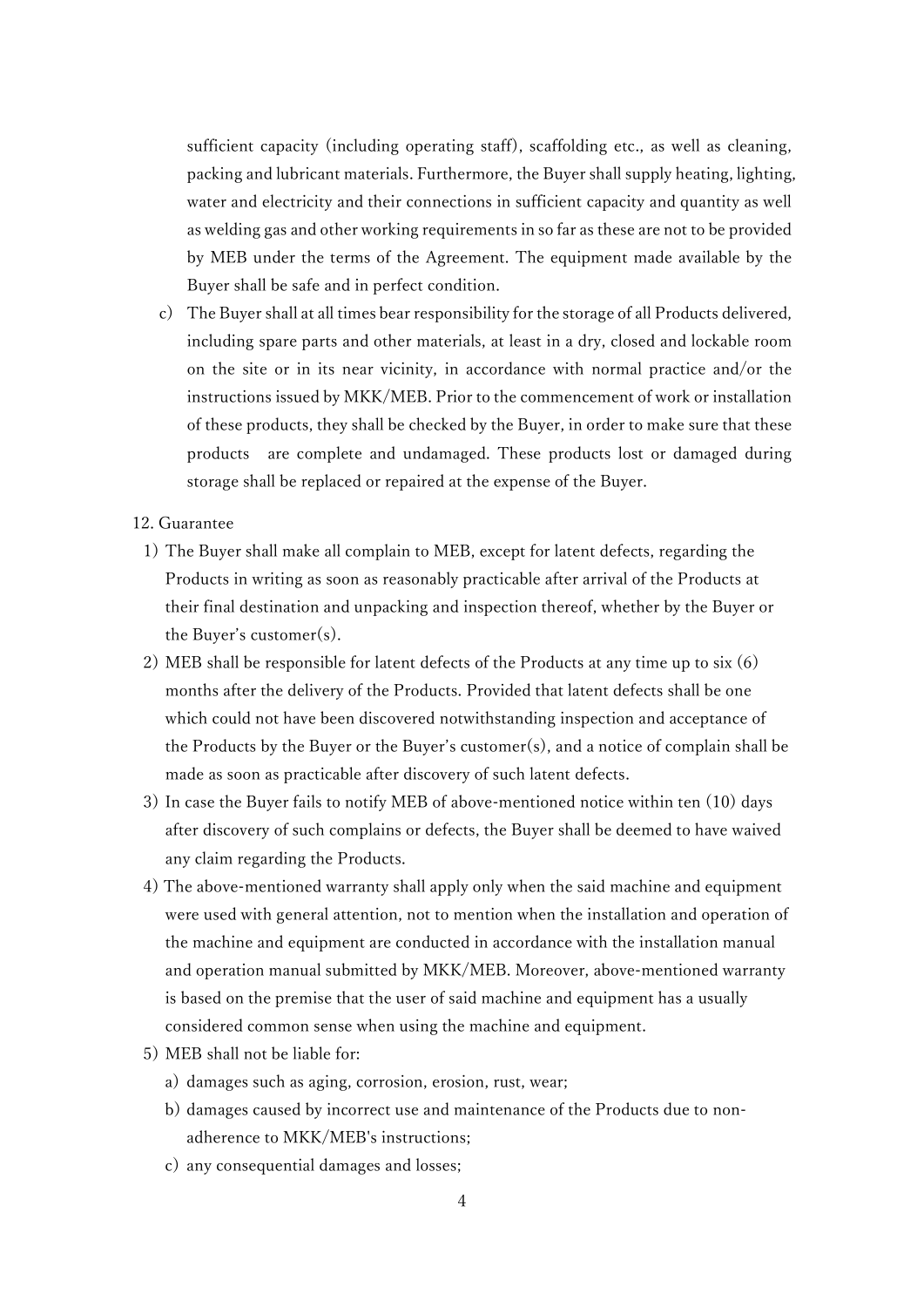- d) damages caused by third parties;
- e) damages incurred by third parties; and
- f) damages caused by "force majeure". Namely, the term "force majeure" as used herein shall include, but not be limited to, fire, flood disaster, earthquakes, lighting, storms, natural calamities, wars, civil disturbances, insurrections, labor dispute, inevitable accidents, harbor blockade, legal control and any other cause which is beyond the control of the party.
- 6) The scope of MEB's warranty and responsibility provided for under this Terms & Conditions shall be limited to modification, repair, replacement of defective parts or sending parts for replacement and any damage occurring secondarily shall be excluded from this warranty. That is to say, the damages such as the damage due to unworkable plant, the procurement of alternate facility, the generation of defective products resulting from the working of the said troubled machine and equipment and the resultant damage extended to other facility are defined as secondary damages. Although MEB shall be making best efforts to deliver the machine and equipment which are free from a failure, if any failure should happen on the part of the machine and equipment the Buyer or the Buyer's customer(s) shall control operation to prevent the expansion of damage. Furthermore, in case it is necessary to avoid risks, the Buyer or the Buyer's customer(s) shall take insurance at own cost.

## 13. Product Liability

The Buyer shall indemnify and hold MKK/MEB harmless and the directors, officers and employees of MKK/MEB from and against any and all losses, damages (actual, consequential or indirect), liabilities, penalties, fines, claims, demands, suits or actions, and related costs and expenses of any kind (including, without limitation, expenses of investigation and recall, counsel fees, judgements and settlements) for injury to or death of any person or property damage or any other loss suffered or allegedly suffered by any person or entity arising out of or otherwise in connection with any defect or alleged defect of the Products sold by MEB to the Buyer under this Terms & Conditions , except to the extent such claim is caused by the gross negligence or willful misconduct of MKK/MEB.

#### 14. Force Majeure

In case ,including, without limitation ,of prohibition of export, refusal to issue export license, Act of God, war, blockade, embargoes, insurrection, mobilization or any other actions of Government authorities, riots, civil commotions, warlike conditions, strikes, lockout, shortage or control of power supply, plague or other epidemics, quarantine, fire, flood, tidal waves, typhoon, hurricane, cyclone, earthquake, lightning, explosion, or any